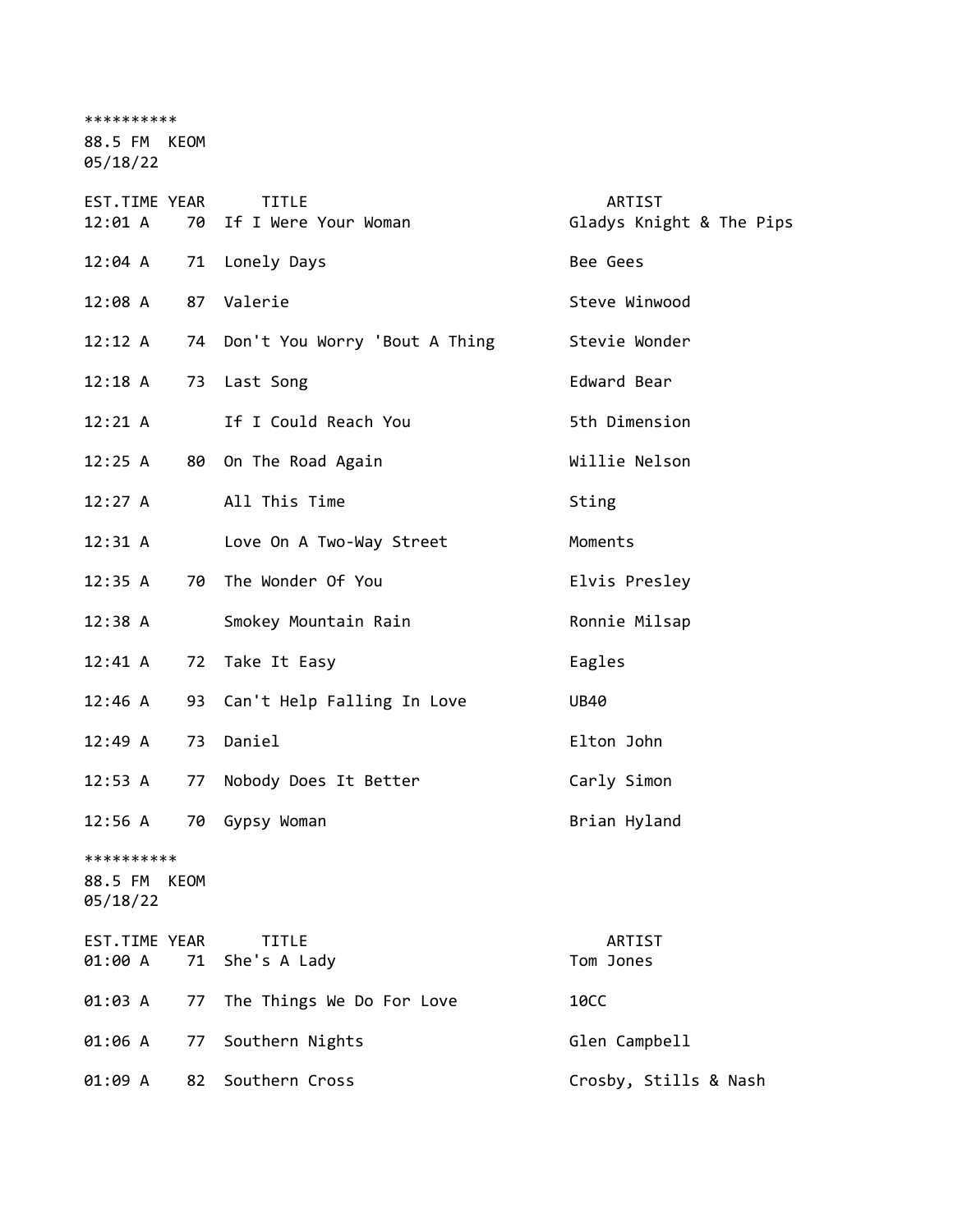| 01:15 A                  |    | I Don't Wanna Cry                                              | Mariah Carey         |
|--------------------------|----|----------------------------------------------------------------|----------------------|
| 01:19 A                  |    | 71 I'd Like To Teach The World To Sing New Seekers             |                      |
| 01:22 A                  |    | I Still Can't Get Over Losing You Ray Parker Jr.               |                      |
| 01:26 A                  | 78 | I Just Wanna Stop                                              | Gino Vannelli        |
| 01:29 A                  | 74 | Rock The Boat                                                  | Hues Corporation     |
| 01:32 A                  |    | Streets Of Philadelphia                                        | Bruce Springsteen    |
| 01:36 A                  | 87 | Don't Dream It's Over                                          | Crowded House        |
| 01:40 A                  | 78 | Before My Heart Finds Out                                      | Gene Cotton          |
| 01:44 A                  | 99 | Breathe                                                        | Faith Hill           |
| 01:48 A                  | 78 | Our Love                                                       | Natalie Cole         |
| 01:52 A                  |    | 75 Before The Next Teardrop Falls Freddy Fender                |                      |
| 01:54 A                  | 78 | Thank You For Being A Friend                                   | Andrew Gold          |
| 01:59 A                  |    | Heart Attack                                                   | Olivia Newton-John   |
|                          |    |                                                                |                      |
| **********               |    |                                                                |                      |
| 88.5 FM KEOM<br>05/18/22 |    |                                                                |                      |
| EST.TIME YEAR<br>02:02 A |    | <b>TITLE</b><br>74 Life Is A Rock (But The Radio Rolle Reunion | ARTIST               |
| 02:05 A                  | 75 | (Hey Won't You Play) Another Somebo B.J. Thomas                |                      |
| 02:09 A                  |    | Breaking Away                                                  | Balance <sup>'</sup> |
| 02:12 A                  |    | Burning Down The House                                         | Talking Heads        |
| 02:17 A                  |    | 84 Out Of Touch                                                | Hall & Oates         |
| 02:21 A                  | 91 | Blowing Kisses In The Wind                                     | Paula Abdul          |
| 02:25 A                  | 76 | If You Leave Me Now                                            | Chicago              |
| 02:29 A                  | 76 | Right Back Where We Started From                               | Maxine Nightingale   |
| 02:32 A                  | 76 | Hot Line                                                       | Sylvers              |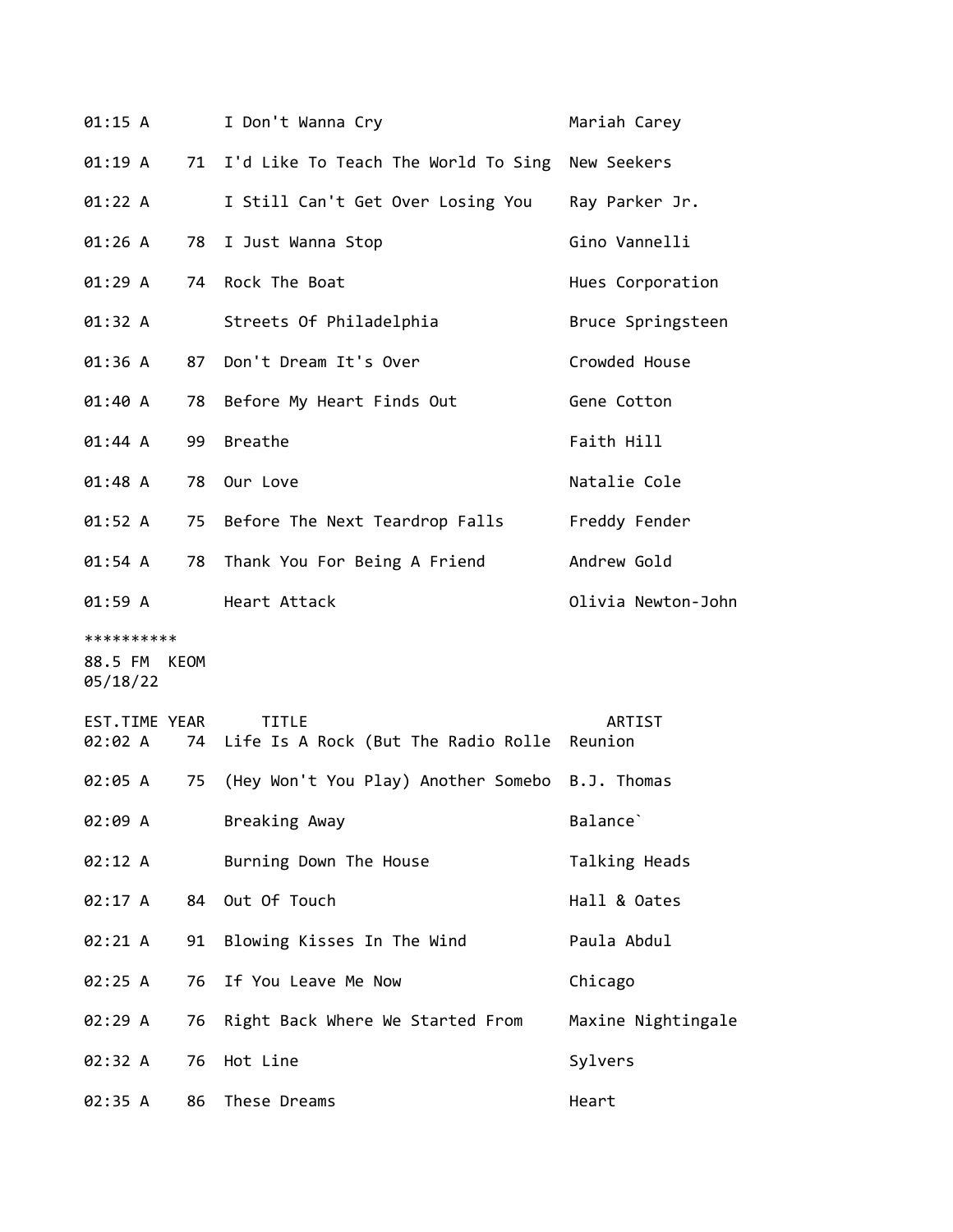| 02:38 A                                |    | 80 I'm Coming Out                                  | Diana Ross                       |
|----------------------------------------|----|----------------------------------------------------|----------------------------------|
| 02:44 A                                |    | Stay (I Missed You)                                | Lisa Loeb & Nine Stories         |
| 02:46 A                                |    | 74 Beach Baby                                      | First Class                      |
| 02:50 A                                | 74 | Nothing From Nothing                               | Billy Preston                    |
| 02:52 A                                | 78 | I Love The Nightlife (Disco 'Round) Alicia Bridges |                                  |
|                                        |    | 02:55 A 82 Love Will Turn You Around               | Kenny Rogers                     |
| **********<br>88.5 FM KEOM<br>05/18/22 |    |                                                    |                                  |
| EST.TIME YEAR<br>03:00 A               |    | <b>TITLE</b><br>76 Kiss And Say Goodbye            | ARTIST<br>Manhattans             |
| 03:03 A                                |    | 74 Back Home Again                                 | John Denver                      |
| 03:08 A                                |    | 72 Song Sung Blue                                  | Neil Diamond                     |
| 03:11 A                                |    | 82 '65 Love Affair                                 | Paul Davis                       |
| 03:16 A                                | 77 | Car Wash                                           | Rose Royce                       |
| 03:19 A                                | 75 | Once You Get Started                               | Rufus                            |
| 03:23 A                                | 82 | 1999                                               | Prince                           |
| 03:27 A                                |    | 90 I'll Be Your Shelter                            | Taylor Dayne                     |
| 03:31 A                                |    | 76 You Don't Have To Be A Star                     | Marilyn McCoo & Billy Davis, Jr. |
| 03:34 A                                | 72 | Mother And Child Reunion                           | Paul Simon                       |
| 03:37 A                                | 89 | Lost In Your Eyes                                  | Debbie Gibson                    |
| 03:41 A                                | 77 | Peg                                                | Steely Dan                       |
| 03:46 A                                |    | Breathe Again                                      | Toni Braxton                     |
| 03:50 A                                |    | Another Saturday Night                             | Cat Stevens                      |
| 03:52 A                                | 77 | Couldn't Get It Right                              | Climax Blues Band                |
| 03:55 A                                | 73 | That Lady-Part 1                                   | Isley Brothers                   |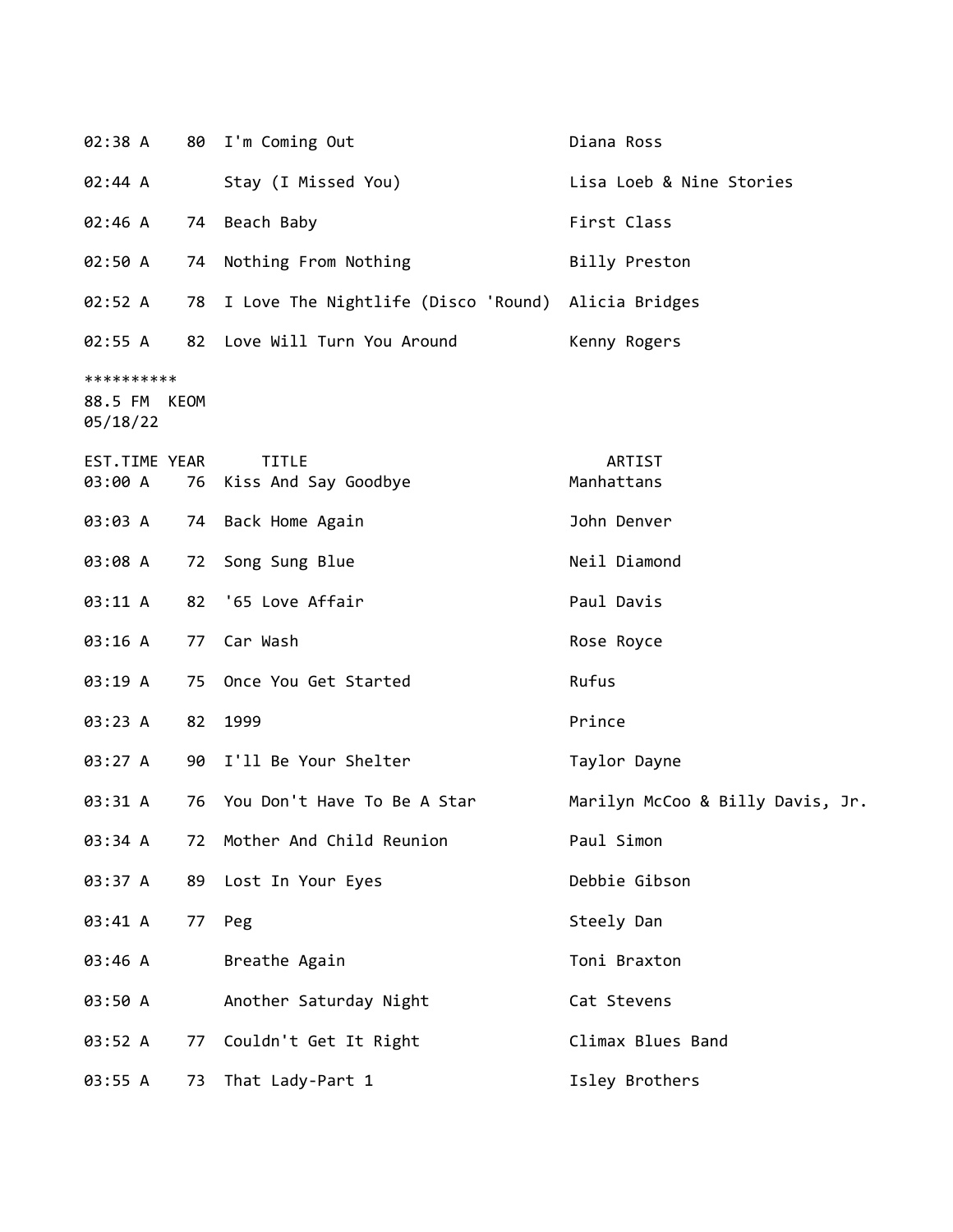|                                        |      | 03:59 A 75 Fallin' In Love                    | Hamilton, Joe Frank & Reynolds |
|----------------------------------------|------|-----------------------------------------------|--------------------------------|
| **********<br>88.5 FM KEOM<br>05/18/22 |      |                                               |                                |
| EST.TIME YEAR<br>04:02 A               |      | <b>TITLE</b><br>71 An Old Fashioned Love Song | ARTIST<br>Three Dog Night      |
| 04:05 A                                |      | 72 Alone Again (Naturally)                    | Gilbert O'Sullivan             |
| 04:09 A                                |      | Touch Of Grey                                 | Grateful Dead                  |
| 04:12 A                                |      | 71 Two Divided By Love                        | Grassroots                     |
| 04:16 A                                |      | 72 If You Don't Know Me By Now                | Harold Melvin & The Bluenotes  |
| 04:19 A                                | 78   | On Broadway                                   | George Benson                  |
| 04:25 A                                | 82   | Any Day Now                                   | Ronnie Milsap                  |
| 04:28 A                                |      | 72 You're So Vain                             | Carly Simon                    |
| 04:32 A                                | 72   | Where Is The Love                             | Roberta Flack & Donny Hathaway |
| 04:35 A                                |      | An Innocent Man                               | Billy Joel                     |
| 04:40 A                                | 77   | Here Come Those Tears Again                   | Jackson Browne                 |
| 04:46 A                                |      | Wonder                                        | Natalie Merchant               |
| 04:50 A                                |      | 74 Clap For The Wolfman                       | Guess Who                      |
| 04:53 A                                | 78   | Last Dance                                    | Donna Summer                   |
| 04:56 A                                |      | 79 Daydream Believer                          | Anne Murray                    |
| **********<br>88.5 FM<br>05/18/22      | KEOM |                                               |                                |
| EST.TIME YEAR<br>05:00 A               |      | <b>TITLE</b><br>Yo-Yo                         | ARTIST<br>Osmonds              |
| 05:03 A                                | 77   | So In To You                                  | Atlanta Rhythm Section         |
| 05:06 A                                | 72   | Oh Girl                                       | Chi-Lites                      |
| 05:10 A                                | 89   | The Last Worthless Evening                    | Don Henley                     |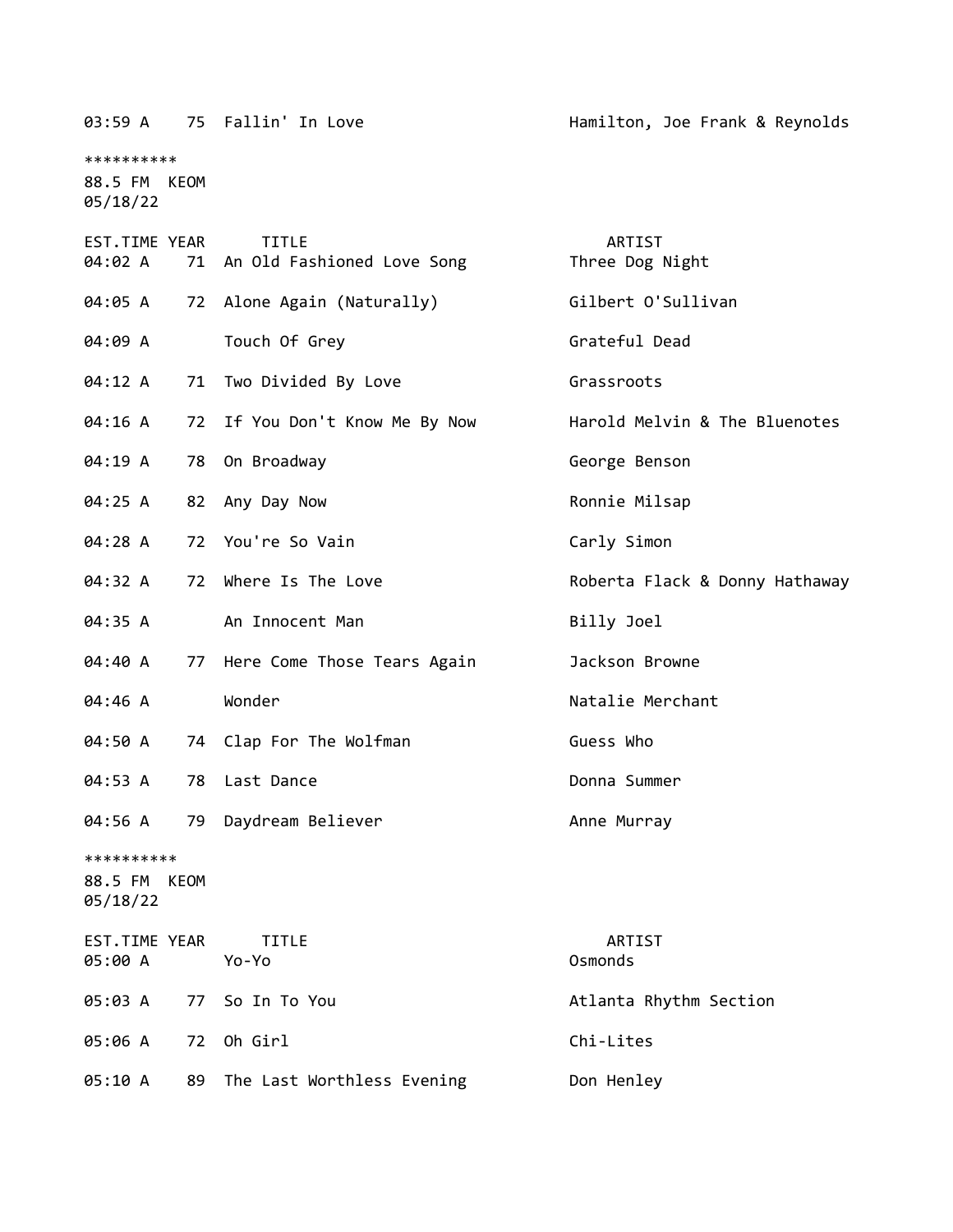| 05:15 A                                |    | 90 Don't Wanna Fall In Love                      | Jane Child                    |
|----------------------------------------|----|--------------------------------------------------|-------------------------------|
| 05:19A                                 |    | 77 Cold As Ice                                   | Foreigner                     |
| 05:23 A                                |    | 86 Move Away                                     | Culture Club                  |
| 05:27 A                                |    | 70 Get Ready                                     | Rare Earth                    |
| 05:30 A                                | 72 | Ben                                              | Michael Jackson               |
| 05:32 A                                |    | Lullaby                                          | Shawn Mullins                 |
| 05:36 A                                |    | The Lover In Me                                  | Sheena Easton                 |
| 05:40 A                                |    | 78 Heartless                                     | Heart                         |
| 05:47 A                                |    | 93 Ordinary World                                | Duran Duran                   |
| 05:51 A                                |    | 73 Ain't No Woman (Like The One I've G Four Tops |                               |
| 05:54 A                                |    | 79 Heart Of Glass                                | Blondie                       |
| 05:59 A                                |    | 76 Dream Weaver                                  | Gary Wright                   |
| **********<br>88.5 FM KEOM<br>05/18/22 |    |                                                  |                               |
| EST.TIME YEAR<br>06:02 A               |    | <b>TITLE</b><br>72 Ventura Highway               | ARTIST<br>America             |
| 06:05 A                                |    | Theme From S.W.A.T.                              | Rhythm Heritage               |
| 06:08 A                                |    | I Know You're Out There Somewhere                | Moody Blues                   |
| 06:12 A<br>Newton-John                 |    | 78 You're The One That I Want                    | John Travolta & Olivia        |
| 06:18 A                                | 76 | I'd Really Love To See You Tonight               | England Dan & John Ford Coley |
| 06:20 A                                |    | 74 Never Can Say Goodbye                         | Gloria Gaynor                 |
| 06:23 A                                |    | 83 Saved By Zero                                 | Fixx                          |
| 06:27 A                                |    | Tryin' To Love Two                               | William Bell                  |
| 06:31 A                                |    | 74 Rock Your Baby                                | George McCrae                 |
| 06:34 A                                |    | 90 Disappear                                     | <b>INXS</b>                   |
| 06:38 A                                | 89 | When I See You Smile                             | Bad English                   |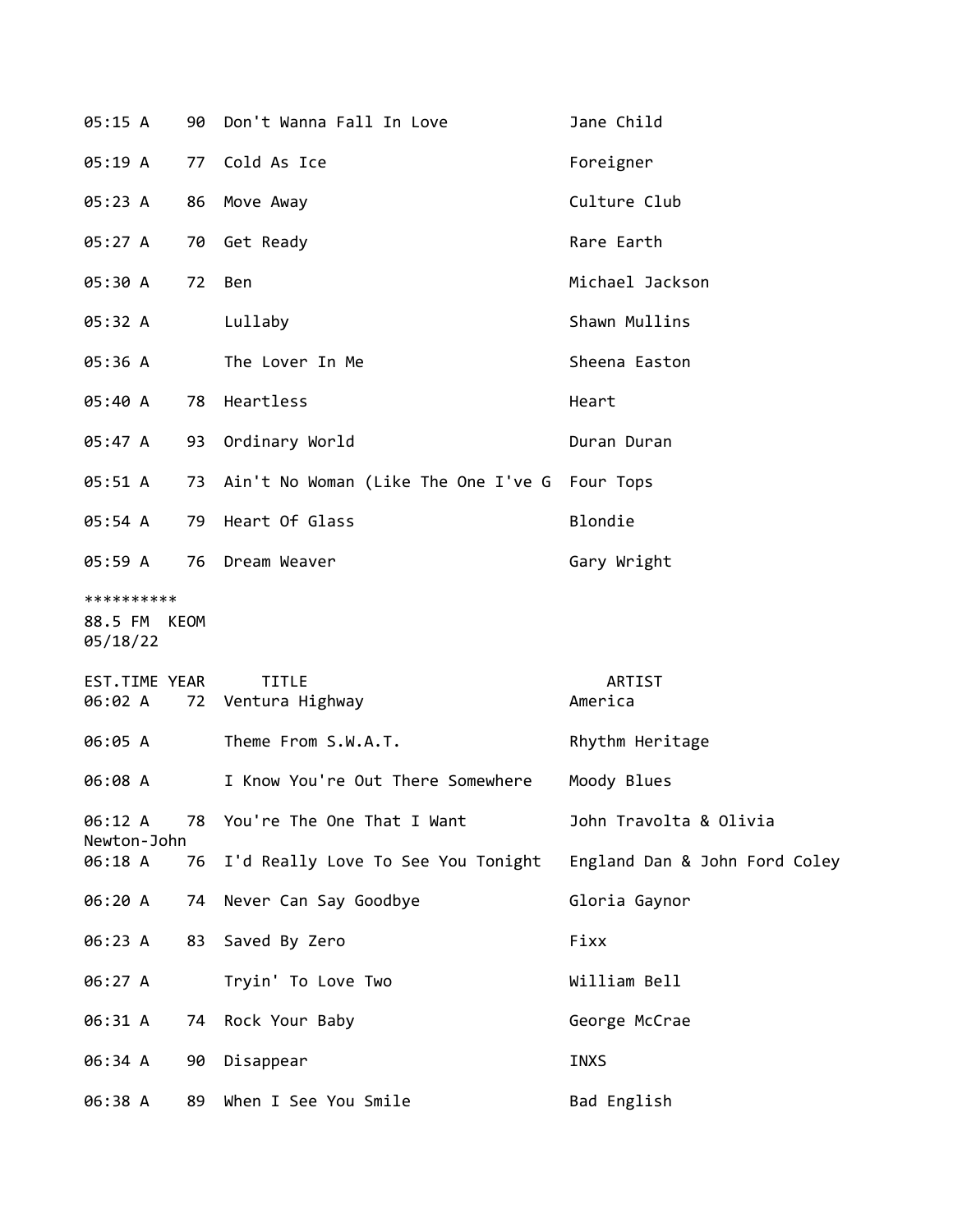| 06:47 A                                   | Believe                             | Elton John                  |
|-------------------------------------------|-------------------------------------|-----------------------------|
| 06:51 A                                   | 74 Hollywood Swinging               | Kool & The Gang             |
| 06:54 A                                   | 92 I Will Always Love You           | Whitney Houston             |
| **********<br>88.5 FM KEOM<br>05/18/22    |                                     |                             |
| EST.TIME YEAR<br>07:01 A                  | <b>TITLE</b><br>Back Stabbers       | ARTIST<br>0'Jays            |
| 07:04 A                                   | 79 Promises                         | Eric Clapton                |
| 07:07 A                                   | 84 Hard Habit To Break              | Chicago                     |
| 07:12 A                                   | 70 Mr. Bojangles                    | Nitty Gritty Dirt Band      |
| 07:20 A                                   | 72 Precious And Few                 | Climax                      |
| 07:24 A                                   | 72 Small Beginnings                 | Flash                       |
| 07:27 A                                   | 75 You Are So Beautiful             | Joe Cocker                  |
| 07:35 A                                   | 78 Le Freak                         | Chic                        |
| 07:40 A                                   | 89 Eternal Flame                    | Bangles                     |
| 07:46 A                                   | 72 Let's Stay Together              | Al Green                    |
| 07:49 A                                   | King Tut                            | Steve Martin                |
| 07:51 A<br>84                             | Lucky Star                          | Madonna                     |
| 07:58 A                                   | 87 Heaven Is A Place On Earth       | Belinda Carlisle            |
| **********<br>88.5 FM<br>KEOM<br>05/18/22 |                                     |                             |
| EST.TIME YEAR<br>08:02 A<br>71            | <b>TITLE</b><br>Proud Mary          | ARTIST<br>Ike & Tina Turner |
| 08:06 A<br>70                             | Ain't No Mountain High Enough (Shor | Diana Ross                  |
| 08:10 A<br>84                             | The Longest Time                    | Billy Joel                  |
| 08:15 A                                   | Heartbreaker                        | Dionne Warwick              |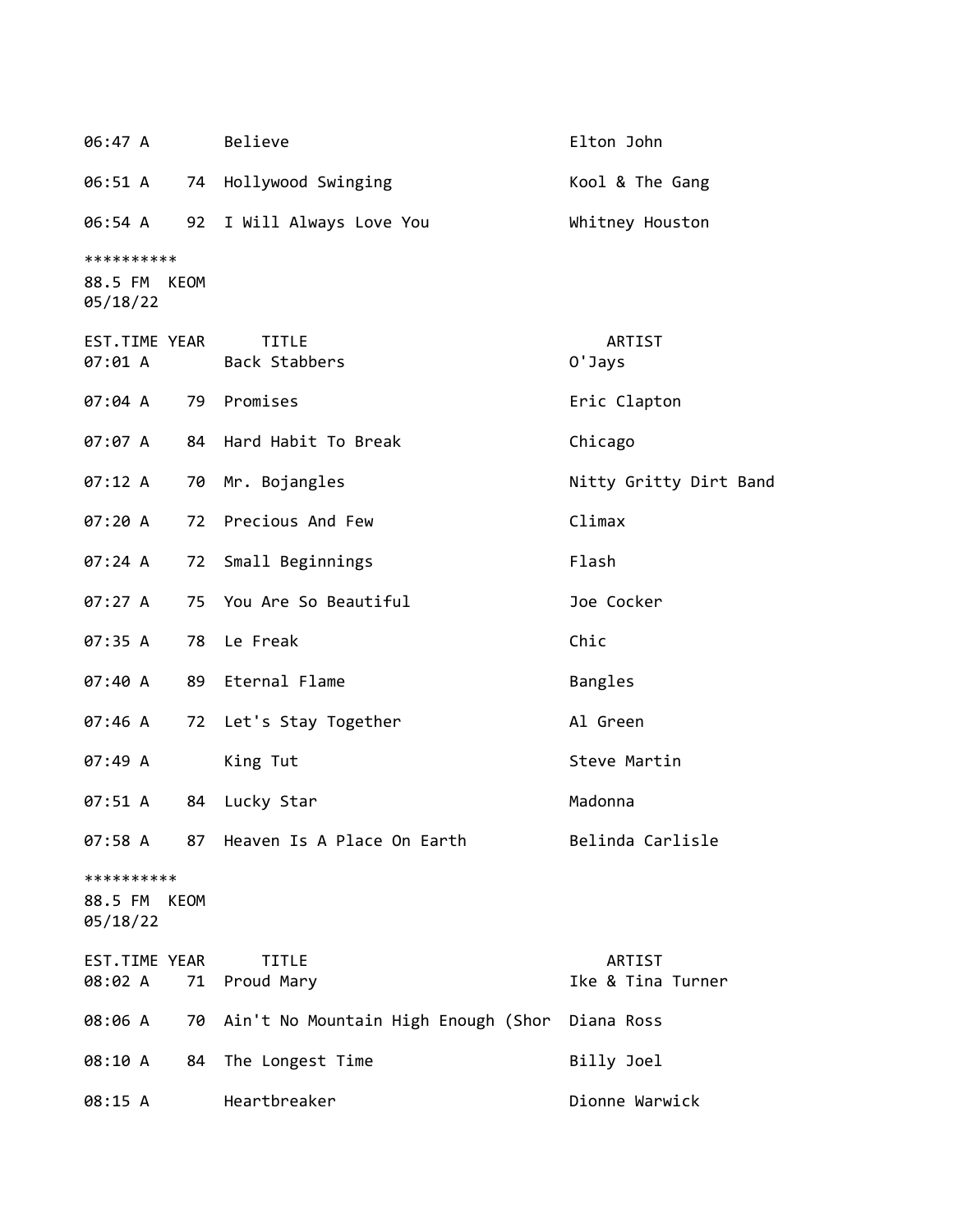| 08:19 A                                |    | You Mean The World To Me         | Toni Braxton                   |
|----------------------------------------|----|----------------------------------|--------------------------------|
| 08:24 A                                |    | 72 Puppy Love                    | Donny Osmond                   |
| 08:27 A                                | 72 | Everybody Plays The Fool         | Main Ingredient                |
| 08:32 A                                |    | 76 You Should Be Dancing         | Bee Gees                       |
| 08:36 A                                | 77 | Hey Deanie                       | Shaun Cassidy                  |
| 08:41 A                                | 82 | Rosanna                          | Toto                           |
| 08:47 A                                |    | 92 I'll Be There                 | Mariah Carey                   |
| 08:52 A                                |    | 79 Don't Do Me Like That         | Tom Petty & The Heartbreakers  |
| 08:59 A                                |    | 78 If I Can't Have You           | Yvonne Elliman                 |
| **********<br>88.5 FM KEOM<br>05/18/22 |    |                                  |                                |
| EST.TIME YEAR<br>09:02 A               | 70 | <b>TITLE</b><br>Tighter, Tighter | ARTIST<br>Alive & Kicking      |
| 09:05 A                                | 74 | Dancing Machine                  | Jackson 5                      |
| 09:07 A                                | 84 | Dancing In The Dark              | Bruce Springsteen              |
| 09:11 A                                | 79 | One Way Or Another               | Blondie                        |
| 09:17 A                                |    | MacArthur Park                   | Donna Summer                   |
| 09:21 A                                | 74 | Tin Man                          | America                        |
| 09:25 A                                |    | Gemini Dream                     | Moody Blues                    |
| 09:30 A                                | 77 | Don't Stop                       | Fleetwood Mac                  |
| 09:33 A                                |    | 72 Clean Up Woman                | Betty Wright                   |
| 09:36 A                                | 82 | Up Where We Belong               | Joe Cocker & Jennifer Warnes   |
| 09:39 A                                |    | Dream On                         | Righteous Brothers             |
| 09:44 A                                |    | Because Of You                   | 98 Degrees                     |
| 09:48 A                                | 71 | Don't Pull Your Love             | Hamilton, Joe Frank & Reynolds |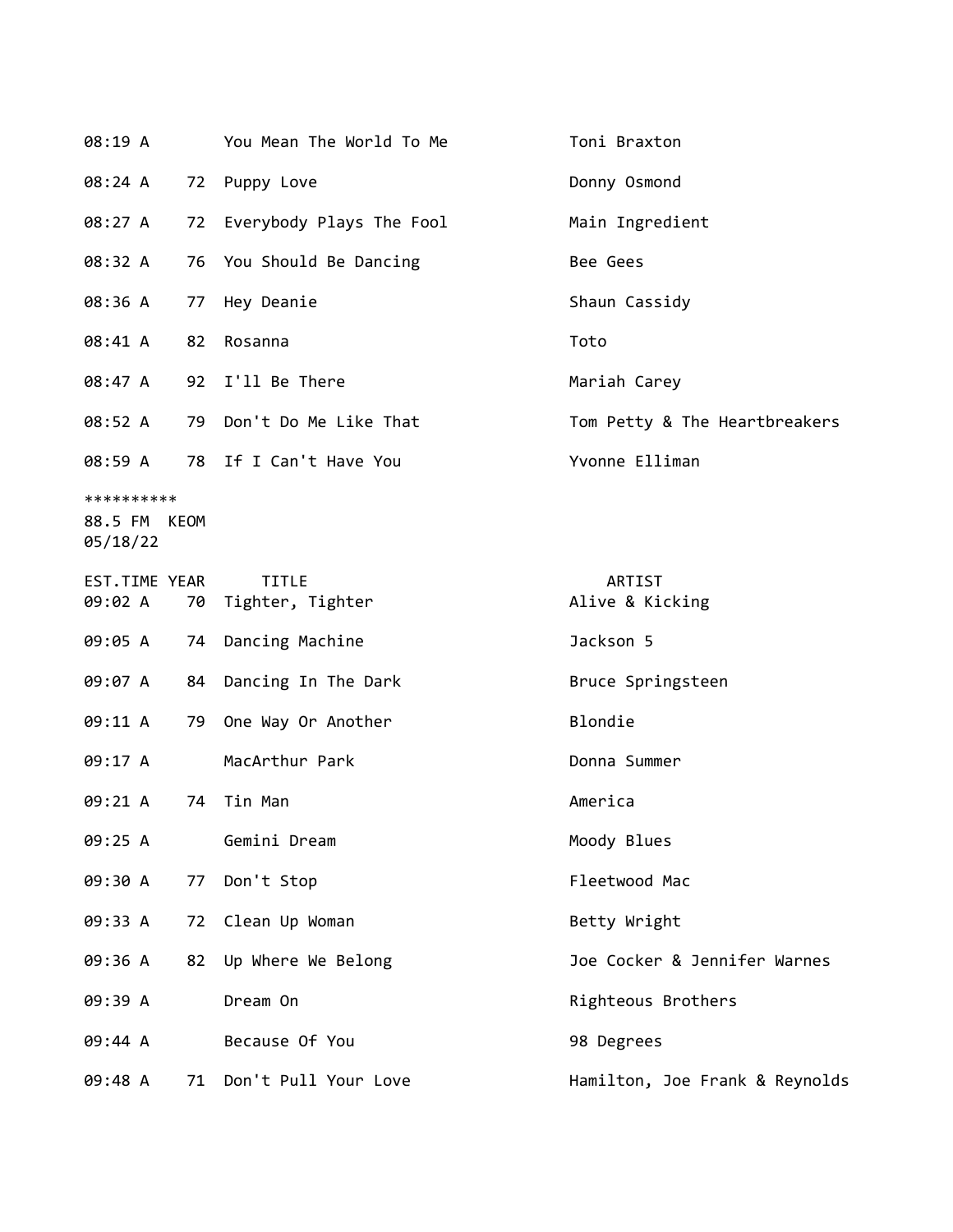| 09:51 A                                | 70 | Thank You                           | Sly & The Family Stone   |
|----------------------------------------|----|-------------------------------------|--------------------------|
| 09:55 A                                |    | 70 Rainy Night In Georgia           | Brook Benton             |
| **********<br>88.5 FM KEOM<br>05/18/22 |    |                                     |                          |
| EST.TIME YEAR<br>10:00 A               | 75 | <b>TITLE</b><br>One Of These Nights | ARTIST<br>Eagles         |
| 10:04 A                                | 76 | Tryin' To Get The Feeling Again     | Barry Manilow            |
| 10:07 A                                | 76 | Let Your Love Flow                  | Bellamy Brothers         |
| 10:10 A                                | 85 | You Spin Me Round (Like A Record)   | Dead Or Alive            |
| 10:16A                                 | 98 | Kiss Me                             | Sixpence None The Richer |
| 10:19A                                 | 70 | Make Me Smile                       | Chicago                  |
| 10:22 A                                |    | Don't Stop The Music                | Yarborough & Peoples     |
| 10:26A                                 | 76 | More, More, More                    | Andrea True Connection   |
| 10:30 A                                | 78 | Three Times A Lady                  | Commodores               |
| 10:34 A                                |    | When I Look Into Your Eyes          | Firehouse                |
| 10:38A                                 |    | 85 Part-Time Lover                  | Stevie Wonder            |
| 10:41 A                                |    | 73 Free Ride                        | Edgar Winter Group       |
| 10:47A                                 | 95 | Kiss From A Rose                    | Seal                     |
| 10:51 A                                |    | 73 Call Me (Come Back Home)         | Al Green                 |
| 10:54 A                                |    | 74 Lucy In The Sky With Diamonds    | Elton John               |
| **********<br>88.5 FM KEOM<br>05/18/22 |    |                                     |                          |
| EST.TIME YEAR<br>11:01 A               | 79 | <b>TITLE</b><br>Good Times          | ARTIST<br>Chic           |
| 11:04 A                                | 76 | You Are The Woman                   | Firefall                 |
| 11:07 A                                | 78 | Kiss You All Over                   | Exile                    |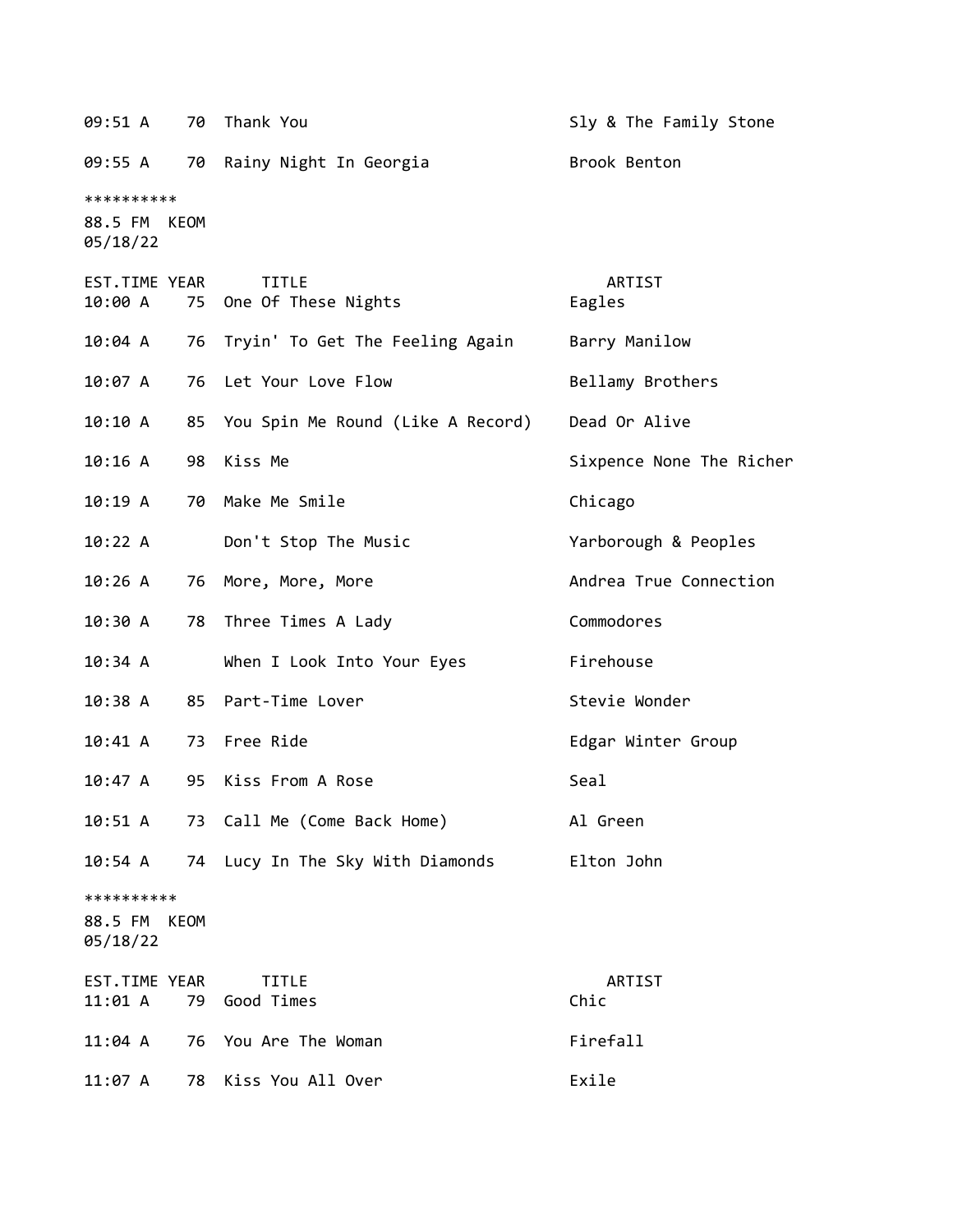| 11:10 A                                |    | 81 Just Once                                    | Quincy Jones & James Ingram  |
|----------------------------------------|----|-------------------------------------------------|------------------------------|
| 11:17 A                                | 94 | Take A Bow                                      | Madonna                      |
| 11:22 A                                | 79 | Take The Long Way Home                          | Supertramp                   |
| 11:26A                                 | 80 | One Fine Day                                    | Carole King                  |
| 11:29A                                 | 71 | One Bad Apple                                   | Osmonds                      |
| 11:32 A                                | 99 | That's The Way It Is                            | Celine Dion                  |
| 11:36 A                                | 87 | Seasons Change                                  | Expose'                      |
| 11:40 A                                | 78 | More Than A Woman                               | Bee Gees                     |
| $11:46$ A                              |    | 97 3 AM                                         | Matchbox Twenty              |
| 11:50 A                                | 74 | One Man Woman-One Woman Man                     | Paul Anka [+] Odia Coates    |
| 11:53 A                                | 72 | Me And Mrs. Jones                               | Billy Paul                   |
| $11:58$ A                              |    | 71 Ain't No Sunshine                            | Bill Withers                 |
| **********<br>88.5 FM KEOM<br>05/18/22 |    |                                                 |                              |
| EST.TIME YEAR<br>12:00 P               | 74 | <b>TITLE</b><br>Let Me Be There                 | ARTIST<br>Olivia Newton-John |
| 12:03 P                                | 73 | Delta Dawn                                      | Helen Reddy                  |
| $12:06$ P                              |    | Automatic                                       | Pointer Sisters              |
| 12:10 P                                |    | 71 Here Comes That Rainy Day Feeling A Fortunes |                              |
| $12:16$ P                              |    | Tie A Yellow Ribbon Round The Ole O             | Tony Orlando & Dawn          |
| 12:20 P                                | 76 | Happy Days                                      | Pratt & McClain              |
| 12:22 P                                |    | Take A Little Rhythm                            | Ali Thomson                  |
| $12:25$ P                              |    | I Wonder Why                                    | Curtis Stigers               |
| 12:31 P                                | 77 | Don't Give Up On Us                             | David Soul                   |
| 12:35 P                                | 76 | Welcome Back                                    | John Sebastian               |
| $12:37$ P                              | 84 | Sea Of Love                                     | Honeydrippers                |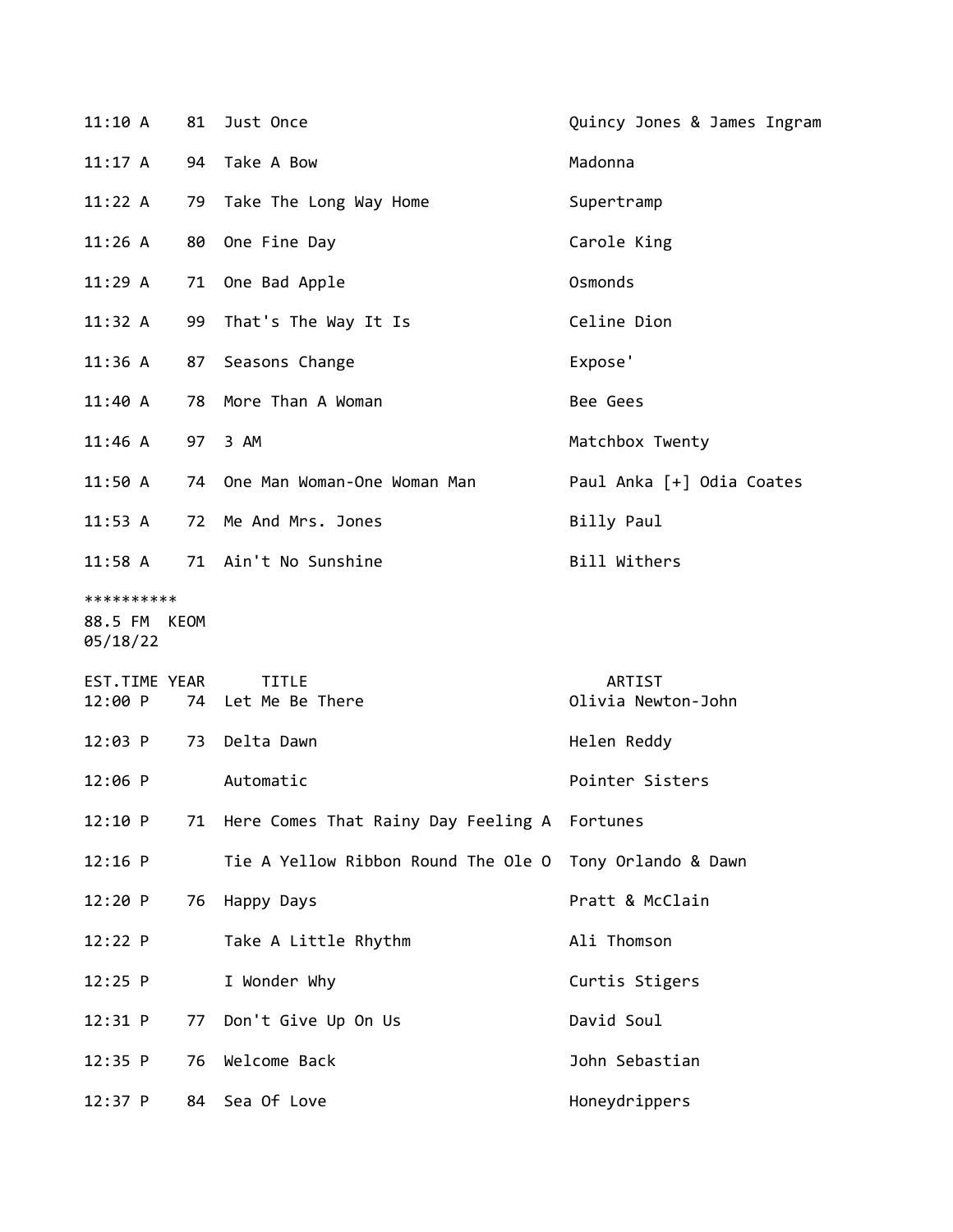| 12:40 P                                | 77 | Your Smiling Face                           | James Taylor          |
|----------------------------------------|----|---------------------------------------------|-----------------------|
| $12:45$ P                              | 96 | Lovefool                                    | Cardigans             |
| $12:48$ P                              | 79 | Heaven Knows                                | Donna Summer          |
| 12:52 P                                | 79 | Rock With You                               | Michael Jackson       |
| 12:55 P                                | 79 | Sara                                        | Fleetwood Mac         |
| **********<br>88.5 FM KEOM<br>05/18/22 |    |                                             |                       |
| EST.TIME YEAR<br>01:01 P               |    | <b>TITLE</b><br>76 Love Is Alive            | ARTIST<br>Gary Wright |
| 01:04 P                                |    | We'll Be Together                           | Sting                 |
| 01:08 P                                | 73 | Yesterday Once More                         | Carpenters            |
| $01:12$ P                              |    | Just The Way It Is, Baby                    | Rembrandts            |
| 01:18 P                                | 87 | Nothings Gonna Stop Us Now                  | Starship              |
| $01:22$ P                              | 76 | Take It To The Limit                        | Eagles                |
| $01:27$ P                              | 75 | Lovin' You                                  | Minnie Riperton       |
| 01:31 P                                |    | Your Love                                   | Outfield, The         |
| 01:34 P                                | 71 | You Are Everything                          | Stylistics            |
| 01:37 P                                | 91 | Fading Like A Flower (Every Time Yo Roxette |                       |
| 01:41 P                                | 78 | Long, Long Way From Home                    | Foreigner             |
| 01:46 P                                |    | Take Me Home, Country Roads                 | John Denver           |
| 01:49 P                                | 81 | Don't Stop Believin'                        | Journey               |
| 01:53 P                                | 70 | Does Anybody Really Know What Time          | Chicago               |
| $01:56$ P                              |    | Love Me                                     | Yvonne Elliman        |
| **********                             |    |                                             |                       |

88.5 FM KEOM 05/18/22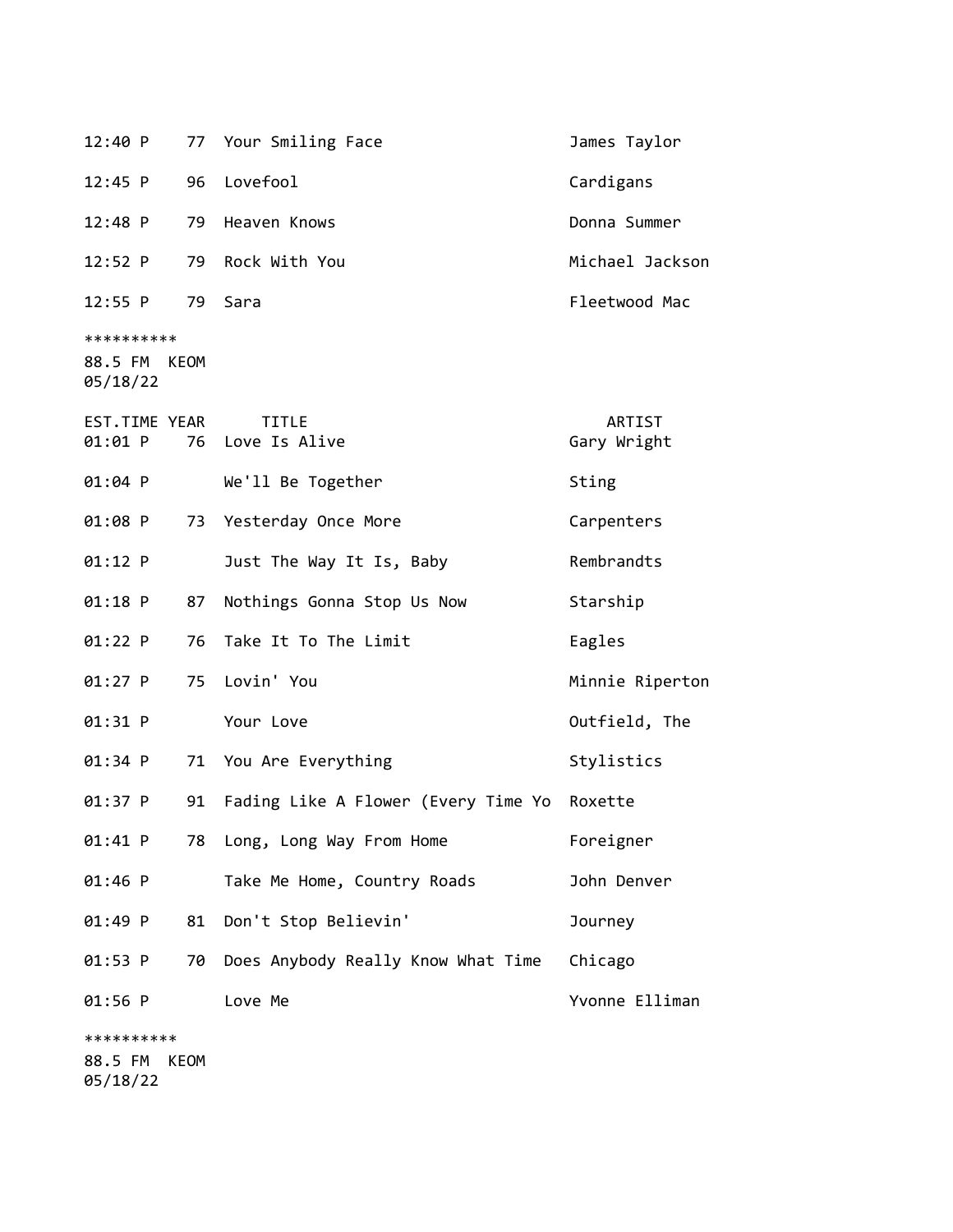| EST.TIME YEAR<br>02:00 P          |      | <b>TITLE</b><br>74 Lonely People                                     | ARTIST<br>America         |
|-----------------------------------|------|----------------------------------------------------------------------|---------------------------|
| 02:03 P                           |      | 75 Walk Away From Love                                               | David Ruffin              |
| 02:06 P                           |      | 75 How Long                                                          | Ace                       |
| 02:09 P                           |      | 84 Sad Songs (Say So Much)                                           | Elton John                |
| $02:16$ P                         |      | 74 I'm Not In Love                                                   | <b>10CC</b>               |
| 02:19 P                           |      | 79 Send One Your Love                                                | Stevie Wonder             |
| $02:24$ P                         |      | 73 Give Me Love (Give Me Peace On Eart George Harrison               |                           |
| $02:27$ P                         | 90   | Everybody, Everybody                                                 | Black Box                 |
| 02:32 P                           |      | 74 Tell Me Something Good                                            | Rufus                     |
| 02:36 P                           |      | 78 We'll Never Have To Say Goodbye Aga England Dan & John Ford Coley |                           |
| 02:38 P                           | 85   | Cherish                                                              | Kool & The Gang           |
| 02:42 P                           | 70   | We Gotta Get You A Woman                                             | Todd Rundgren             |
| 02:47 P                           |      | 91 You're In Love                                                    | Wilson Phillips           |
| 02:51 P                           |      | 74 Everlasting Love                                                  | Carl Carlton              |
| 02:54 P                           |      | 76 Love Hangover                                                     | Diana Ross                |
| 02:59 P                           |      | 78 Stayin' Alive                                                     | Bee Gees                  |
| **********<br>88.5 FM<br>05/18/22 | KEOM |                                                                      |                           |
| EST.TIME YEAR<br>03:03 P          |      | <b>TITLE</b><br>78 Love Is In The Air                                | ARTIST<br>John Paul Young |
| 03:06 P                           |      | I'm Still In Love With You                                           | Al Green                  |
| 03:09 P                           | 82   | Run For The Roses                                                    | Dan Fogelberg             |
| 03:16 P                           |      | 96 Let It Flow                                                       | Toni Braxton              |
| 03:20 P                           |      | 76 Shop Around                                                       | Captain & Tennille        |
| 03:24 P                           |      | 83 If I'd Been The One                                               | .38 Special               |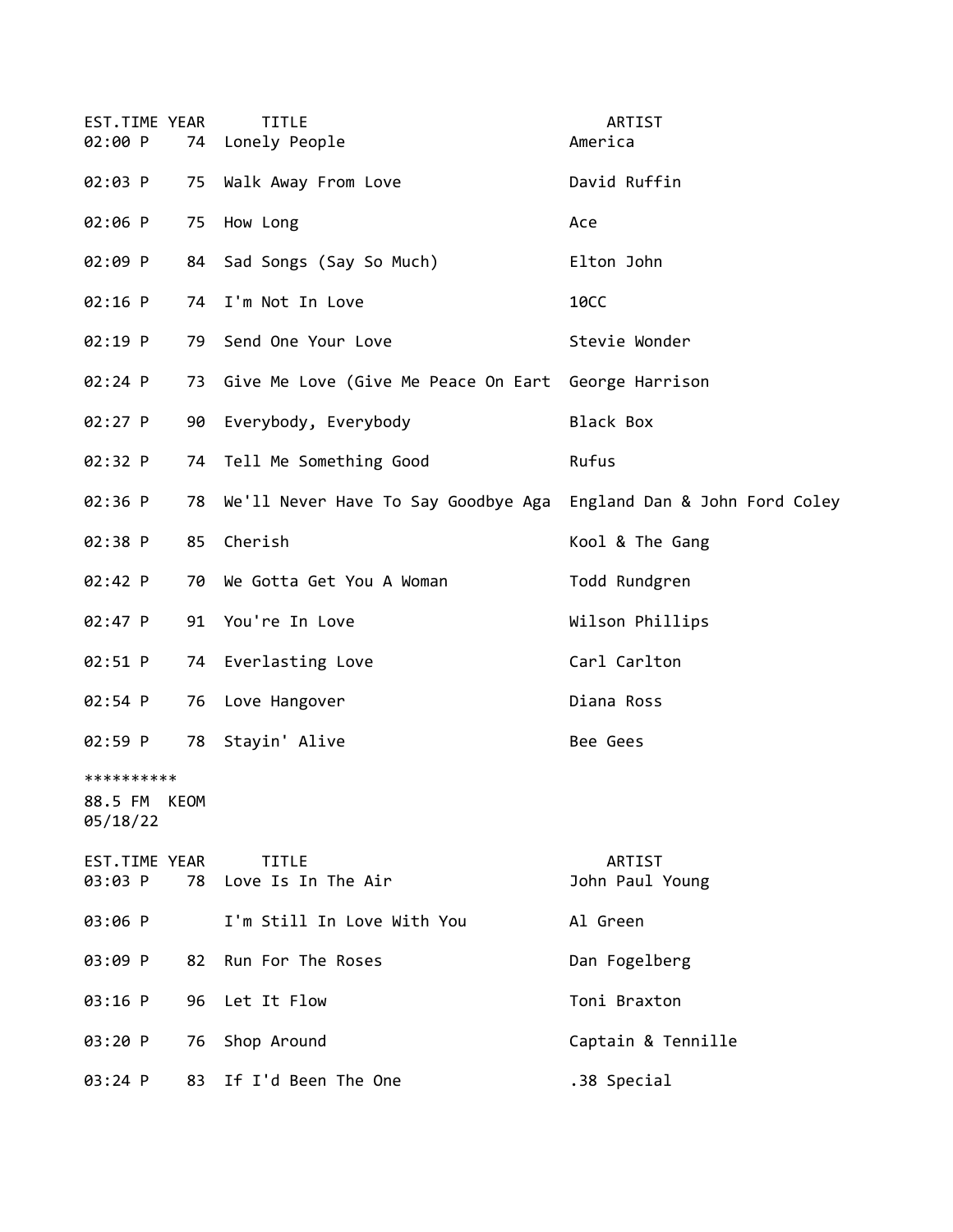| 03:28 P                  | 82   | Tainted Love                                                         | Soft Cell                        |
|--------------------------|------|----------------------------------------------------------------------|----------------------------------|
| 03:33 P                  | 75   | He Don't Love You (Like I Love You) Tony Orlando & Dawn              |                                  |
| 03:36 P                  |      | Name                                                                 | Goo Goo Dolls                    |
| 03:41 P                  | 89   | Don't Want To Lose You                                               | Gloria Estefan                   |
| 03:45 P                  |      | Don't Ever Be Lonely (A Poor Little Cornelius Brothers & Sister Rose |                                  |
| 03:51 P                  |      | 95 Fantasy                                                           | Mariah Carey                     |
| 03:59 P                  |      | 86 Kiss                                                              | Prince                           |
| **********               |      |                                                                      |                                  |
| 88.5 FM KEOM<br>05/18/22 |      |                                                                      |                                  |
| EST.TIME YEAR            |      | <b>TITLE</b>                                                         | ARTIST                           |
| 04:03 P                  | 77   | Go Your Own Way                                                      | Fleetwood Mac                    |
| 04:07 P                  |      | 78 Too Much, Too Little, Too Late                                    | Johnny Mathis & Deneice Williams |
| 04:10 P                  | 85   | Day By Day                                                           | Hooters                          |
| 04:16 P                  |      | Somebody's Watching Me                                               | Rockwell                         |
| 04:19 P                  |      | Whole Wide World                                                     | A'me Lorain                      |
| 04:24 P                  |      | Ffun                                                                 | Con Funk Shun                    |
| 04:27 P                  |      | 84 Break My Stride                                                   | Matthew Wilder                   |
| 04:35 P                  | 85   | Take On Me                                                           | a-ha                             |
| 04:38 P                  | 79   | Don't Bring Me Down                                                  | Electric Light Orchestra         |
| 04:42 P                  | 79   | Heartache Tonight                                                    | Eagles                           |
| 04:48 P                  |      | 74 Lady                                                              | Styx                             |
| 04:51 P                  | 84   | Some Guys Have All The Luck                                          | Rod Stewart                      |
| **********               |      |                                                                      |                                  |
| 88.5 FM<br>05/18/22      | KEOM |                                                                      |                                  |
| EST.TIME YEAR<br>05:00 P |      | <b>TITLE</b><br>Ah! Leah!                                            | ARTIST<br>Donnie Iris            |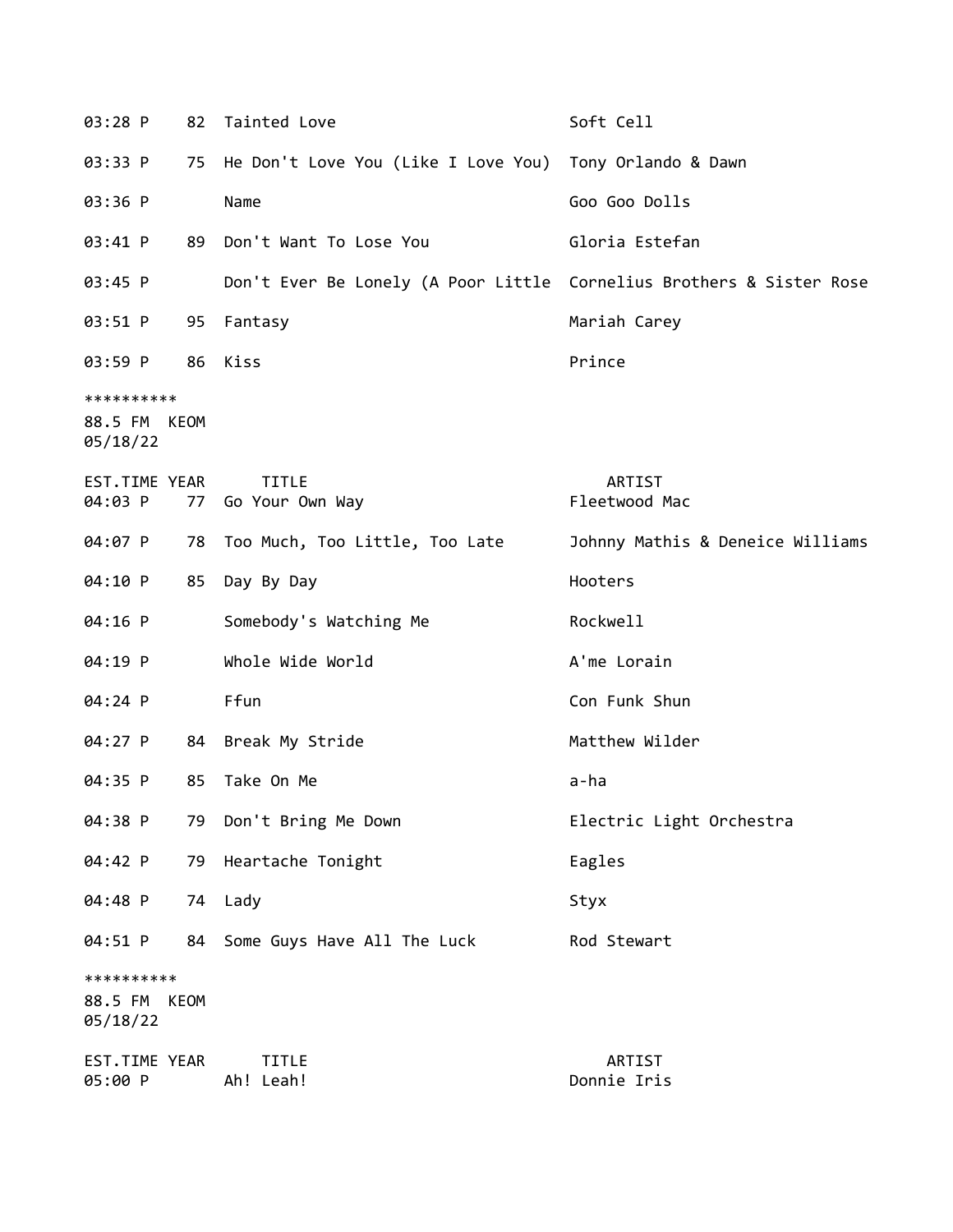| 05:03 P                                |    | 78 Lotta Love                       | Nicolette Larson              |
|----------------------------------------|----|-------------------------------------|-------------------------------|
| 05:06 P                                |    | 71 Me And Bobby McGee               | Janis Joplin                  |
| 05:11 P                                |    | 82 You Can Do Magic                 | America                       |
| 05:17 P                                |    | 90 Wicked Game                      | Chris Isaak                   |
| 05:22 P                                |    | Sultans Of Swing                    | Dire Straits                  |
| 05:26 P                                | 77 | Whatcha Gonna Do                    | Pablo Cruise                  |
| 05:31 P                                |    | 77 Don't It Make My Brown Eyes Blue | Crystal Gayle                 |
| 05:33 P                                |    | 70 Love Or Let Me Be Lonely         | Friends Of Distinction        |
| 05:37 P                                | 87 | I Live For Your Love                | Natalie Cole                  |
| 05:42 P                                | 76 | Lowdown                             | Boz Scaggs                    |
| 05:47 P                                |    | 73 You Are The Sunshine Of My Life  | Stevie Wonder                 |
| 05:50 P                                |    | Dreamtime                           | Daryl Hall                    |
| **********<br>88.5 FM KEOM<br>05/18/22 |    |                                     |                               |
| EST.TIME YEAR<br>06:00 P               | 76 | <b>TITLE</b><br>Somebody To Love    | ARTIST<br>Queen               |
| 06:04 P                                |    | 80 On The Radio                     | Donna Summer                  |
| 06:09 P                                |    | 77 (Love Is) Thicker Than Water     | Andy Gibb                     |
| 06:16 P                                |    | The Waiting                         | Tom Petty & The Heartbreakers |
| 06:20 P                                |    | Dreams                              | Cranberries                   |
| 06:24 P                                |    | Look What You've Done For Me        | Al Green                      |
| 06:27 P                                |    | 86 Hip To Be Square                 | Huey Lewis & The News         |
| 06:33 P                                | 73 | Diamond Girl                        | Seals & Crofts                |
| 06:36 P                                |    | Change Of Heart                     | Cyndi Lauper                  |
| 06:41 P                                |    | 76 Baby, I Love Your Way            | Peter Frampton                |
| 06:49 P                                | 76 | Theme From "Mahogany" (Do You Know  | Diana Ross                    |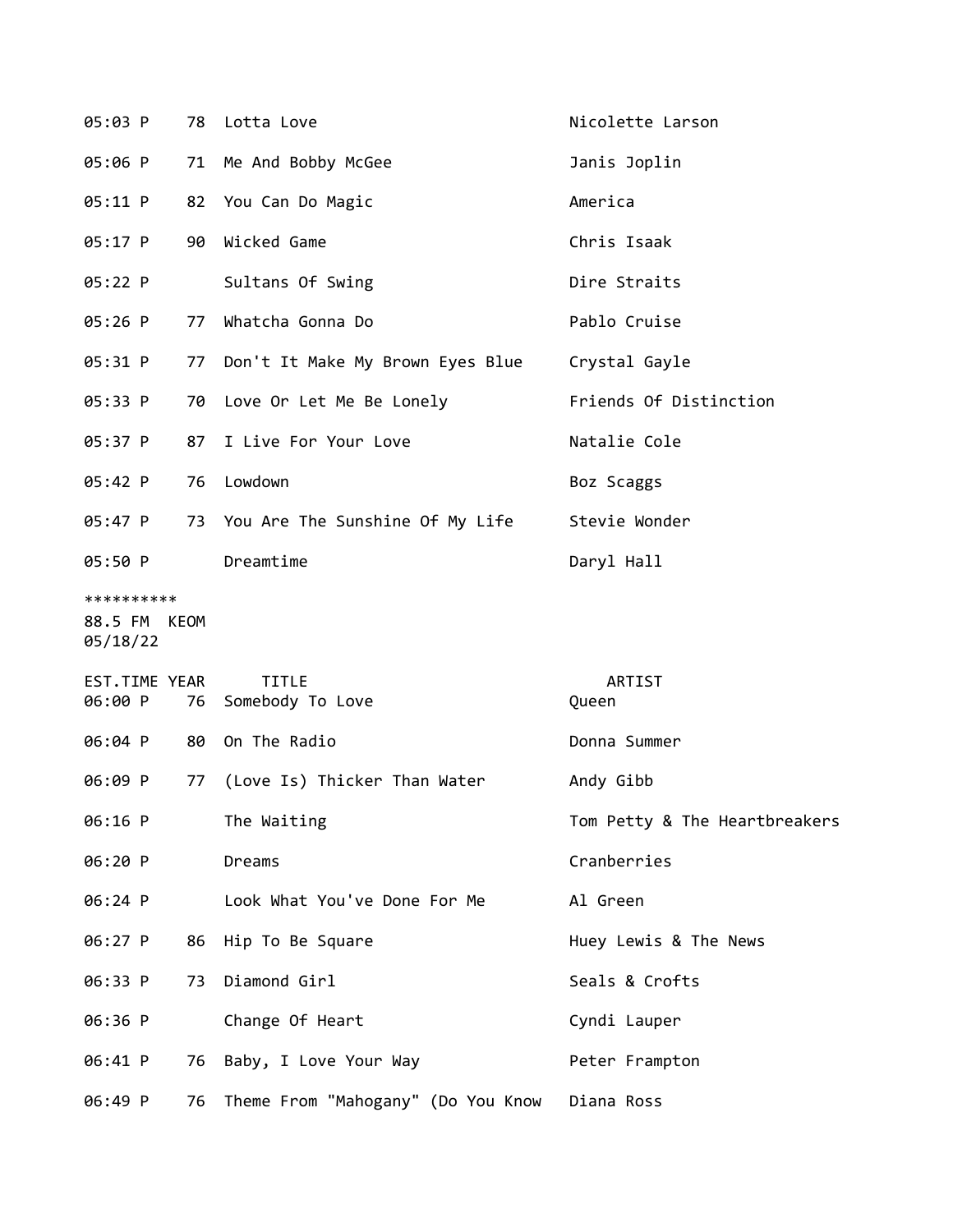06:52 P 70 I Just Can't Help Believing B.J. Thomas \*\*\*\*\*\*\*\*\*\* 88.5 FM KEOM 05/18/22 EST.TIME YEAR TITLE ARTIST 07:00 P 77 Lovely Day Bill Withers 07:04 P 81 A Woman Needs Love (Just Like You D Ray Parker Jr. 07:07 P 75 Please Mr. Please Contract March 2011 Please Please Please Please Please Please Please Pl 07:11 P Takes A Little Time Contract Many Grant 07:16 P 86 Open Your Heart Madonna 07:20 P 76 Nights Are Forever Without You England Dan & John Ford Coley 07:22 P 70 Turn Back The Hands Of Time Tyrone Davis 07:25 P 81 I Missed Again **Phil Collins** 07:29 P Heaven Warrant 07:32 P 78 Whenever I Call You Friend Kenny Loggins & Stevie Nicks 07:36 P 93 The River Of Dreams Billy Joel 07:40 P 72 Operator (That's Not The Way It Fee Jim Croce 07:46 P 75 I'm Sorry Contract Communication of Dohn Denver 07:49 P 87 Mandolin Rain Bruce Hornsby & The Range 07:54 P 72 I'd Love You To Want Me Lobo 07:59 P 73 Neither One Of Us (Wants To Be The Gladys Knight & The Pips \*\*\*\*\*\*\*\*\*\* 88.5 FM KEOM 05/18/22 EST.TIME YEAR TITLE ARTIST 08:04 P 75 Long Tall Glasses (I Can Dance) Leo Sayer 08:07 P 79 After The Love Has Gone Farth, Wind & Fire 08:10 P 84 Desert Moon Dennis DeYoung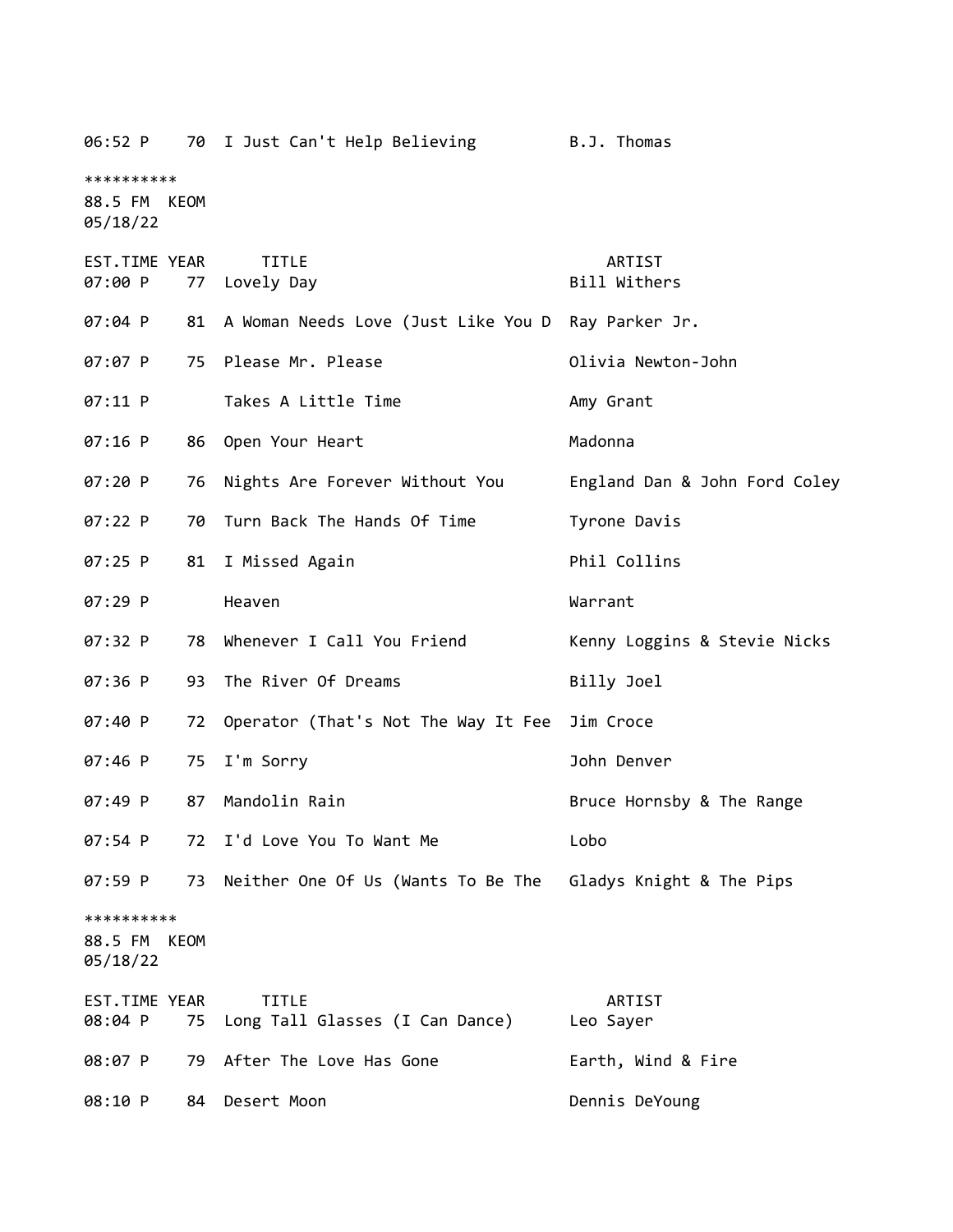|                                        |    | 08:19 P 76 Get Up And Boogie                | Silver Convention      |
|----------------------------------------|----|---------------------------------------------|------------------------|
| 08:23 P                                |    | 72 Bang A Gong (Get It On)                  | T. Rex                 |
| 08:27 P                                |    | 80 Pilot Of The Airwaves                    | Charlie Dore           |
| 08:30 P                                |    | 72 The Lion Sleeps Tonight                  | Robert John            |
| 08:33 P                                |    | 78 Hold The Line                            | Toto                   |
|                                        |    | 08:37 P 86 Crush On You                     | <b>Jets</b>            |
| 08:41 P                                |    | Little Bit Of Soap                          | Nigel Olsson           |
|                                        |    | 08:46 P You Were Meant For Me               | Jewel                  |
|                                        |    | 08:50 P 72 Sweet Seasons                    | Carole King            |
|                                        |    | 08:53 P 74 Best Of My Love                  | Eagles                 |
|                                        |    | 08:59 P 76 Rock 'N Me                       | Steve Miller Band      |
| **********<br>88.5 FM KEOM<br>05/18/22 |    |                                             |                        |
| EST.TIME YEAR<br>09:01 P               |    | <b>TITLE</b><br>73  Boogie Woogie Bugle Boy | ARTIST<br>Bette Midler |
|                                        |    | 09:04 P 73 Loves Me Like A Rock             | Paul Simon             |
| 09:07 P                                |    | 83 Mornin'                                  | Al Jarreau             |
|                                        |    | 09:11 P Fortress Around Your Heart          | Sting                  |
| 09:16 P                                |    | Angel Of Mine                               | Monica                 |
| 09:21 P                                | 77 | Handy Man                                   | James Taylor           |
| 09:24 P                                | 82 | What Kind Of Fool Am I                      | Rick Springfield       |
| 09:27 P                                | 75 | Midnight Blue                               | Melissa Manchester     |
| 09:31 P                                | 75 | Jive Talkin'                                | Bee Gees               |
| 09:34 P                                | 95 | Only Wanna Be With You                      | Hootie & The Blowfish  |
| 09:38 P                                | 85 | Sara                                        | Starship               |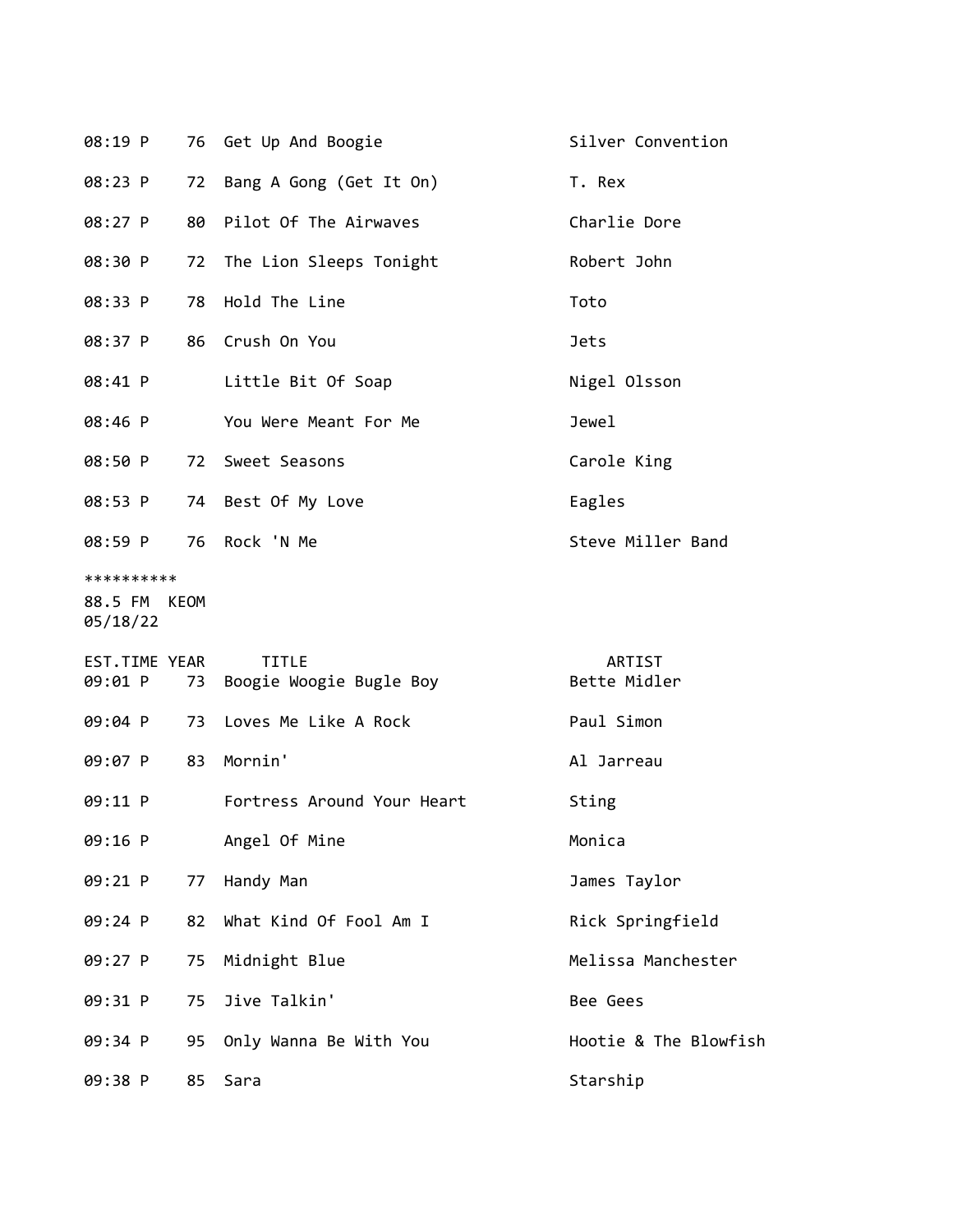| 09:42 P                        |      | 79 Goodbye Stranger                              | Supertramp                    |
|--------------------------------|------|--------------------------------------------------|-------------------------------|
| 09:48 P                        | 97   | Together Again                                   | Janet Jackson                 |
| 09:52 P                        | 71   | I AmI Said                                       | Neil Diamond                  |
| 09:55 P                        |      | 79 Longer                                        | Dan Fogelberg                 |
| 09:59 P                        |      | 72 Betcha By Golly, Wow                          | Stylistics                    |
| **********                     |      |                                                  |                               |
| 88.5 FM KEOM<br>05/18/22       |      |                                                  |                               |
| EST.TIME YEAR<br>$10:02$ P     |      | <b>TITLE</b><br>76 Get Closer                    | ARTIST<br>Seals & Crofts      |
| $10:06$ P                      |      | 76 You'll Never Find Another Love Like Lou Rawls |                               |
| 10:10 P                        |      | 80 He's So Shy                                   | Pointer Sisters               |
| $10:15$ P                      |      | Where Were You When I Was Falling I              | Lobo                          |
| $10:18$ P                      | 77   | Smoke From A Distant Fire                        | Sanford-Townsend Band         |
| $10:21$ P                      | 81   | The Voice                                        | Moody Blues                   |
| $10:25$ P                      |      | Tom's Diner                                      | Suzanne Vega                  |
| 10:30 P                        |      | 74 I Honestly Love You                           | Olivia Newton-John            |
| 10:34 P                        | 74   | Rikki Don't Lose That Number                     | Steely Dan                    |
| $10:38$ P<br>The Heartbreakers |      | Stop Draggin' My Heart Around                    | Stevie Nicks with Tom Petty & |
| 10:41 P                        |      | Close Encounters Of The Third Kind               | John Williams                 |
| $10:46$ P                      | 96   | Always Be My Baby                                | Mariah Carey                  |
| 10:50 P                        | 70   | No Matter What                                   | Badfinger                     |
| 10:53 P                        | 74   | Sunshine On My Shoulders                         | John Denver                   |
| 10:59 P                        | 82   | Mickey                                           | Toni Basil                    |
| **********                     |      |                                                  |                               |
| 88.5 FM<br>05/18/22            | KEOM |                                                  |                               |
| EST.TIME YEAR                  |      | <b>TITLE</b>                                     | ARTIST                        |